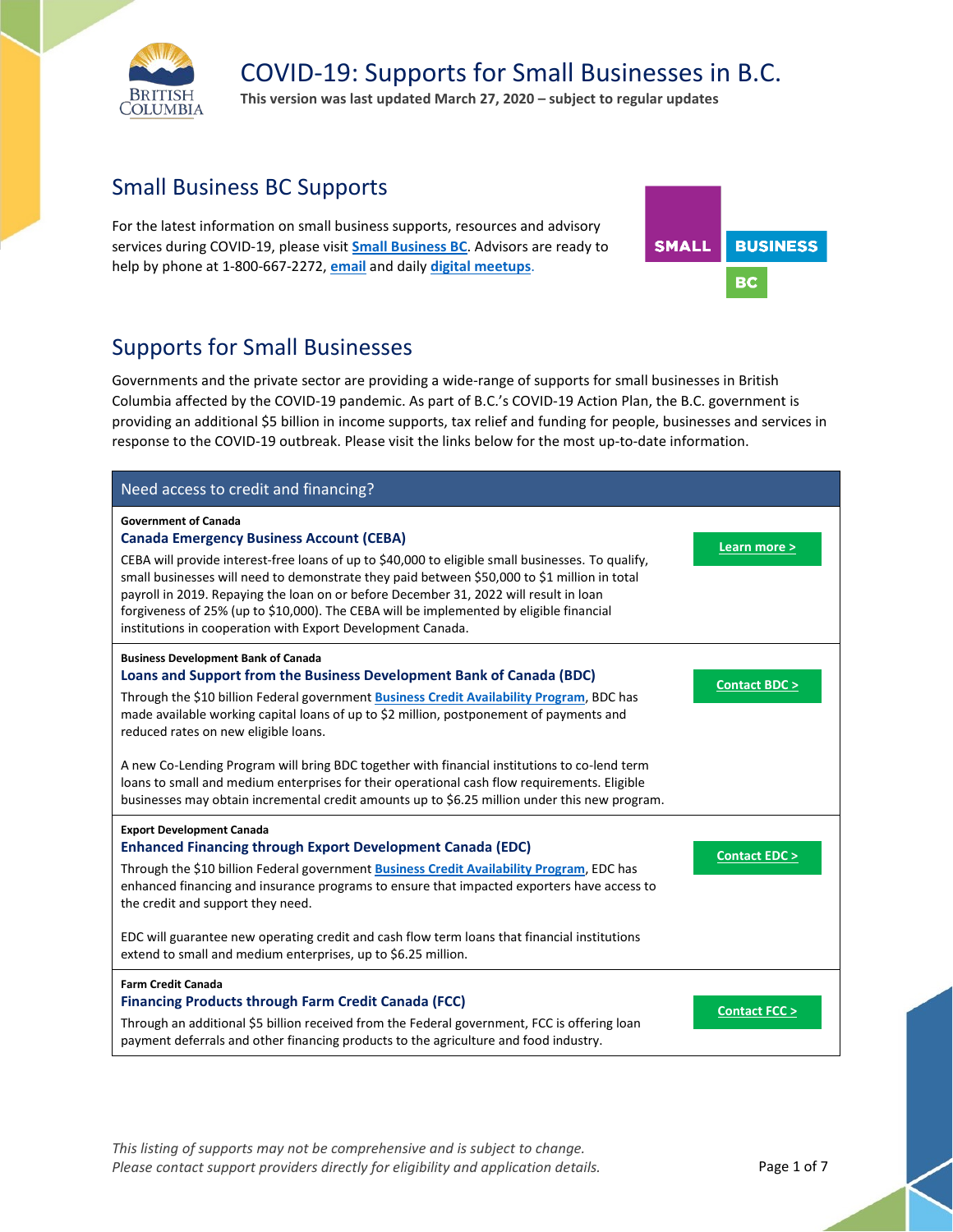

**This version was last updated March 27, 2020 – subject to regular updates**

| <b>Financial Institutions</b><br><b>Speak to your Lender</b><br>Canada's largest financial institutions (BMO, CIBC, National Bank of Canada, RBC, Scotiabank,<br>and TD Bank), as well as some credit unions like Vancity are committed to working with small<br>business banking customers on a case-by-case basis to provide flexible financing solutions. | Learn more > |
|--------------------------------------------------------------------------------------------------------------------------------------------------------------------------------------------------------------------------------------------------------------------------------------------------------------------------------------------------------------|--------------|
| Small businesses operating in rural communities may also check with their local Community<br><b>Futures</b> office for emergency loans and business advice.                                                                                                                                                                                                  | Learn more > |
| <b>Small Business BC</b><br><b>Resource: 'Financing Options for Businesses Impacted by COVID-19'</b><br>Small Business BC has compiled an on-going list of financial supports for businesses impacted<br>by COVID-19.                                                                                                                                        | Read more >  |

### Need help paying your employees?

#### **Government of Canada**

### **Temporary Wage Subsidy Program**

A 75% wage subsidy will be available to qualifying businesses, for up to 3 months, retroactive to March 15, 2020. This will help businesses to keep and return workers to the payroll. More details on eligibility criteria will start with the impact of COVID-19 on sales and will be shared before the end of the month.

### Need help with taxes?

#### **Government of Canada Federal Business Taxes**

**General Sales Tax (GST) and Harmonized Sales Tax (HST)** remittances and customs duty payments are deferred to June 30, 2020.

**Income Tax:** The Federal government is allowing all businesses to defer, until after August 31, 2020, the payment of any income tax amounts that become owing on or after March 18, 2020 and before September 2020. This relief would apply to tax balances due, as well as instalments, under Part I of the Income Tax Act.

No interest or penalties will accumulate on these amounts during this period. For selfemployed individuals or those who have spouses or common-law partners that are selfemployed, the deadline to pay any balance due for your individual federal income tax and benefit return has been extended from April 30, 2020, to September 1, 2020.



**[Learn more >](https://www.canada.ca/en/department-finance/news/2020/03/canadas-covid-19-economic-response-plan-support-for-canadians-and-businesses.html)**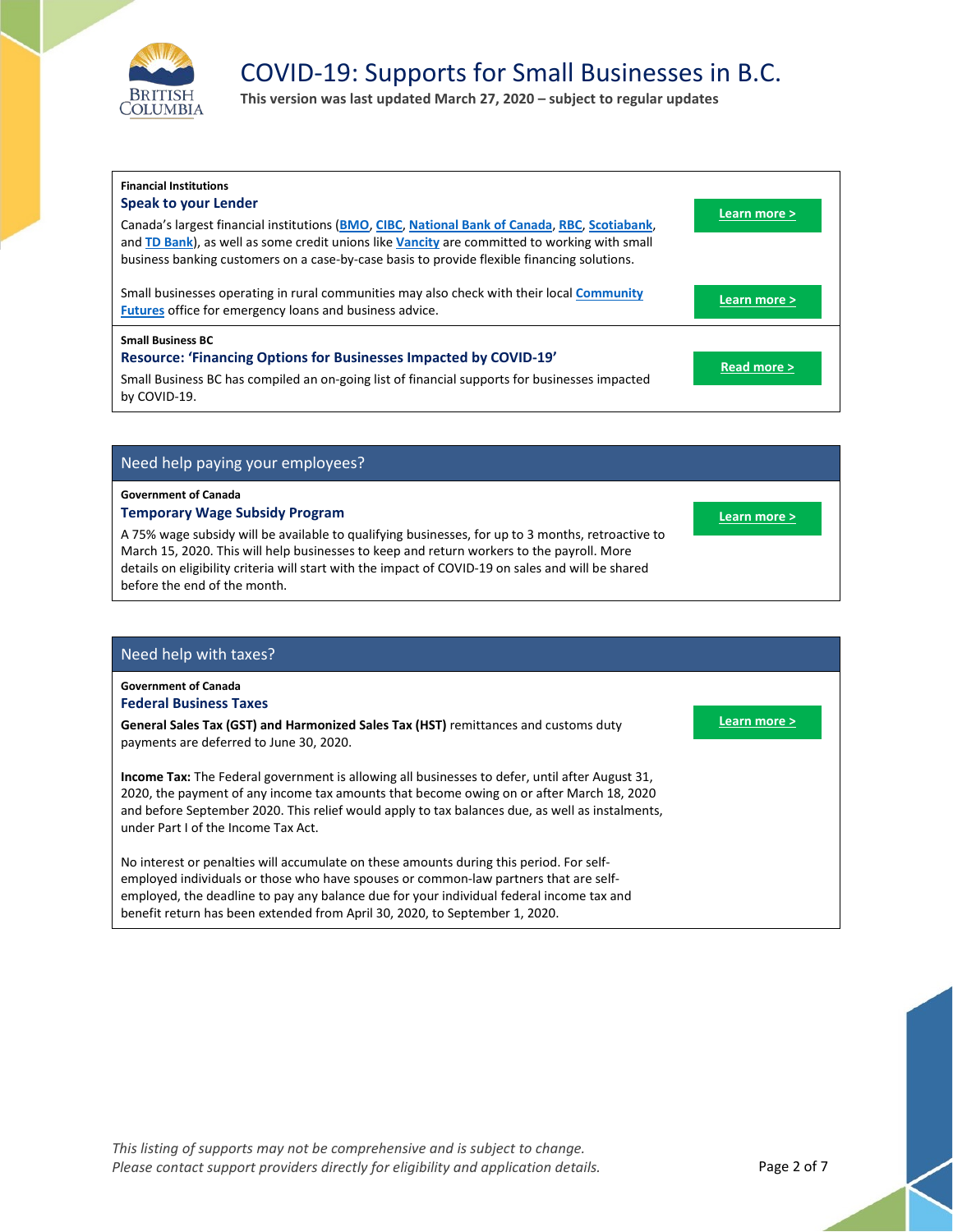

**This version was last updated March 27, 2020 – subject to regular updates**

| <b>B.C. COVID-19 Action Plan</b><br><b>Provincial Business Taxes</b>                                                                                                                                                                                                                                                                                 |              |
|------------------------------------------------------------------------------------------------------------------------------------------------------------------------------------------------------------------------------------------------------------------------------------------------------------------------------------------------------|--------------|
| Businesses with a payroll over \$500,000 can defer their employer health tax payments until<br>Sept. 30, 2020. Businesses with a payroll under this threshold are already exempt from the tax.                                                                                                                                                       | Learn more > |
| Provincial business tax filing and payment deadlines have also been extended until Sept. 30,<br>2020 for:<br>provincial sales tax (PST);<br>municipal and regional district tax;<br>$\bullet$<br>tobacco tax;<br>٠<br>motor fuel tax; and<br>carbon tax.                                                                                             |              |
| The scheduled April 1, 2020 increase to the provincial carbon tax, as well as the new PST<br>registration requirements on e-commerce and the implementation of PST on sweetened<br>carbonated drinks, will be delayed with timing to be reviewed by Sept. 30, 2020.                                                                                  |              |
| <b>B.C. COVID-19 Action Plan</b><br><b>B.C. Relief for Commercial Property Owners and Tenants</b><br>Business and light and major industry property classes will see their school property tax cut in<br>half for the 2020 tax year, providing \$500 million in relief for business that own their property<br>and for tenants on triple-net leases. | Learn more > |

| Looking for ways to pivot your business operations?                                                                                                                                                                                                                                                                                      |              |
|------------------------------------------------------------------------------------------------------------------------------------------------------------------------------------------------------------------------------------------------------------------------------------------------------------------------------------------|--------------|
| <b>Government of Canada</b><br><b>Help Canada Combat COVID-19</b><br>Businesses are asked to contact the Government of Canada if they can supply products and<br>services, or rapidly scale up production or re-tool their manufacturing lines to develop products<br>made in Canada, that that will help in the fight against COVID-19. | Learn more > |
| <b>Government of British Columbia</b><br><b>B.C. Restaurant Alcohol Delivery</b><br>Licensed restaurants are now temporarily allowed to use servers with a Serving it Right<br>certificate to deliver liquor products alongside the purchase of a meal.                                                                                  | Learn more > |
| <b>Government of British Columbia</b><br><b>Alcohol-Based Hand Sanitizer Manufacturing</b><br>Distillers in British Columbia are temporarily authorized to manufacture alcohol-based hand<br>sanitizer to help combat the COVID-19 pandemic.                                                                                             | Learn more > |
| <b>Government of British Columbia</b><br><b>BC Farmers' Markets Online</b><br>The B.C. government is providing \$55,000 to the BC Association of Farmers' Markets to help<br>member markets move to an online model to continue providing consumers with locally grown<br>and prepared food products.                                    | Learn more > |
| <b>Small Business BC</b><br><b>Resource: 'Managing and Pivoting During a Time of Crisis'</b><br>Small Business BC provides practical ideas and inspiration to help you manage your business<br>through this uniquely challenging time.                                                                                                   | Read more >  |

*This listing of supports may not be comprehensive and is subject to change.*  Please contact support providers directly for eligibility and application details. Page 3 of 7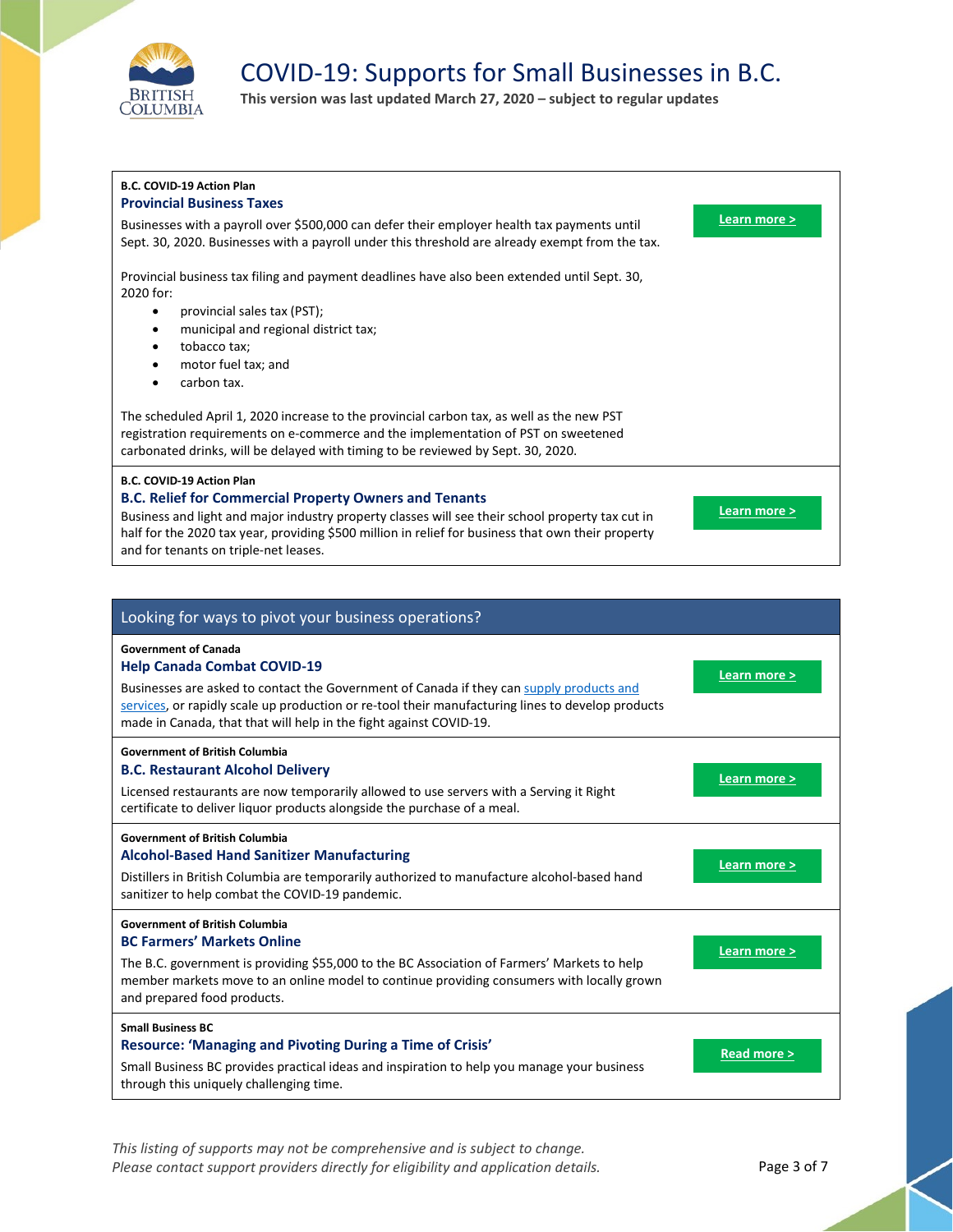

**This version was last updated March 27, 2020 – subject to regular updates**

| Other supports and resources available to small businesses                                                                                                                                                                                                                                                                                 |                                                                    |
|--------------------------------------------------------------------------------------------------------------------------------------------------------------------------------------------------------------------------------------------------------------------------------------------------------------------------------------------|--------------------------------------------------------------------|
| <b>B.C. COVID-19 Action Plan</b><br><b>B.C. Longer-Term Economic Plan</b><br>\$1.5 billion in provincial funding will support economic stimulus once the pandemic has passed.<br>The BC government is working in partnership with the business and labour sectors to develop<br>the long-term plan for economic recovery.                  | Learn more >                                                       |
| <b>BC Hydro</b><br><b>BC Hydro COVID-19 Customer Assistance Program</b><br>BC Hydro is providing residential and commercial customers the option to defer bill payments<br>or arrange flexible payment plans with no penalty. Customers are encouraged to call BC Hydro<br>at 1-800-224-9376 to discuss options.                           | Learn more >                                                       |
| <b>Insurance Corporation of British Columbia</b><br><b>ICBC Commercial Insurance</b><br>ICBC customers on a monthly Autoplan payment plan, who are facing financial challenges due<br>to COVID-19, can defer their payment for up to 90 days with no penalty. Apply online or call<br>1-800-665-6442.                                      | Learn more >                                                       |
| <b>Government of British Columbia</b><br>Understanding Changes to the Employment Standards Act<br>In response to COVID-19, the Employment Standards Act has been updated to provide new<br>unpaid, job protected leave for British Columbians unable to work due to personal illness, injury<br>or specified reasons relating to COVID-19. | Learn more >                                                       |
| <b>Private Sector Organizations</b><br><b>Other Goodwill Supports</b><br>Private sector organizations such as Facebook are offering cash grants and other supports to<br>help small businesses through difficult times.                                                                                                                    | Check with your industry<br>organizations for more<br>information. |

### Supports for Workers, Individuals and Families

Governments are providing supports directly to workers, individuals and families facing hardship as a result of the COVID-19 outbreak. Employers are encouraged to inform their workers of the supports available to them.

| Have you been impacted by COVID-19?                                                                                                                                                                                                                                                                                                 |              |
|-------------------------------------------------------------------------------------------------------------------------------------------------------------------------------------------------------------------------------------------------------------------------------------------------------------------------------------|--------------|
| <b>Government of Canada</b><br><b>Enhancements to Employment Insurance (EI)</b><br>The Federal government has waived the one-week waiting period for individuals in imposed<br>quarantine that claim EI sickness benefits. The requirement to provide a medical certificate to<br>access EI sickness benefits has also been waived. | Apply here > |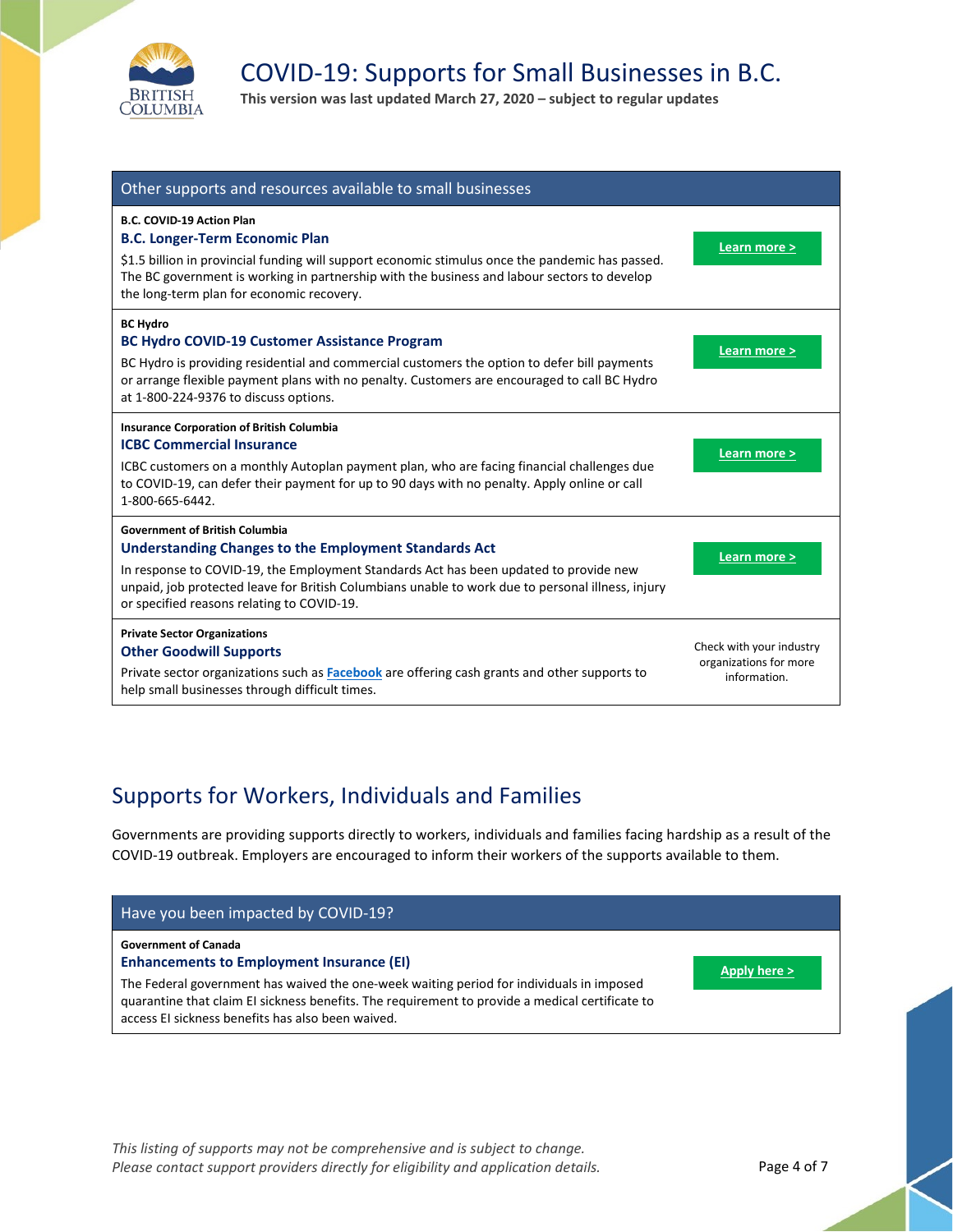

**This version was last updated March 27, 2020 – subject to regular updates**



*This listing of supports may not be comprehensive and is subject to change.*  Please contact support providers directly for eligibility and application details. Page 5 of 7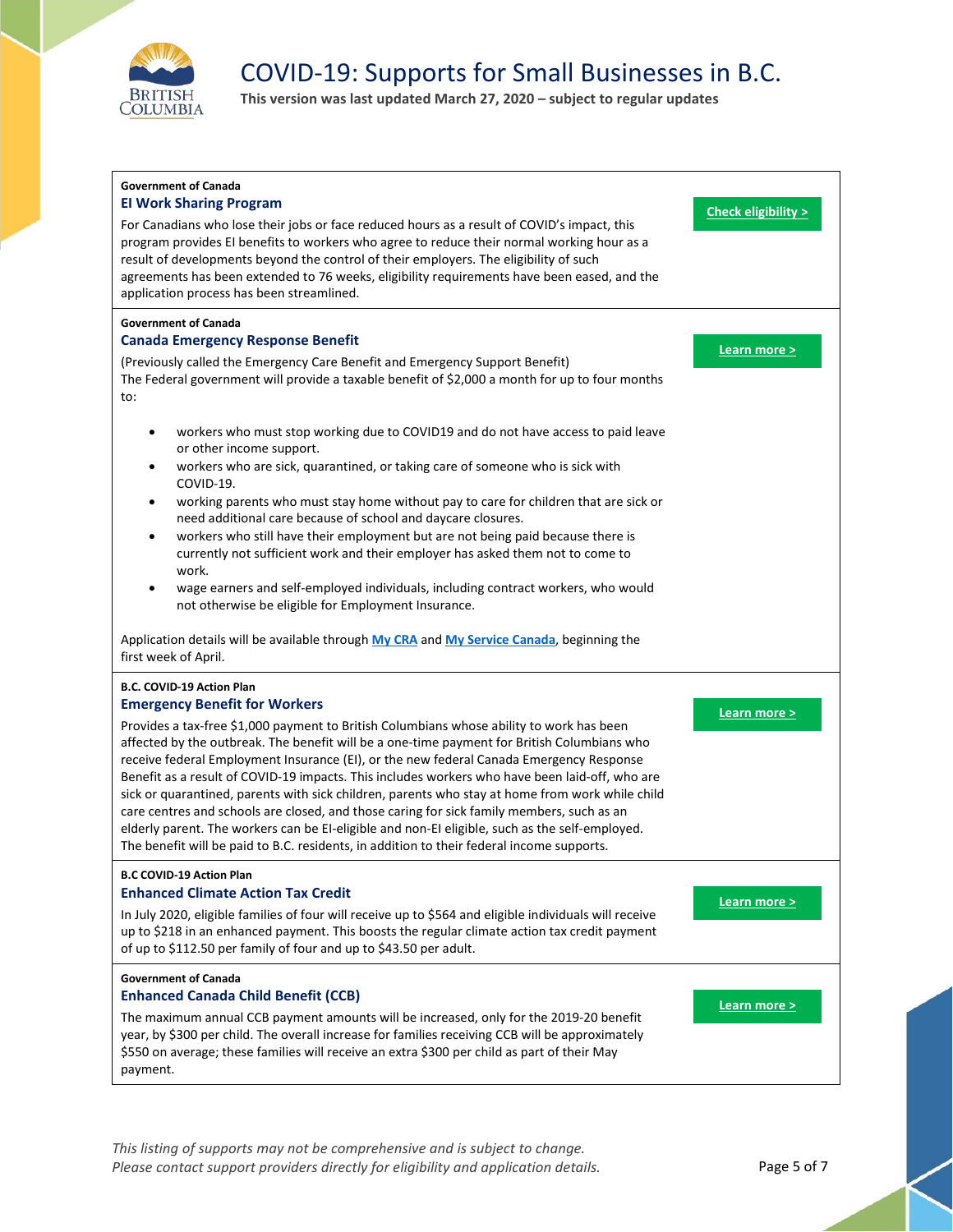

**This version was last updated March 27, 2020 – subject to regular updates**



*This listing of supports may not be comprehensive and is subject to change.*  Please contact support providers directly for eligibility and application details. Page 6 of 7